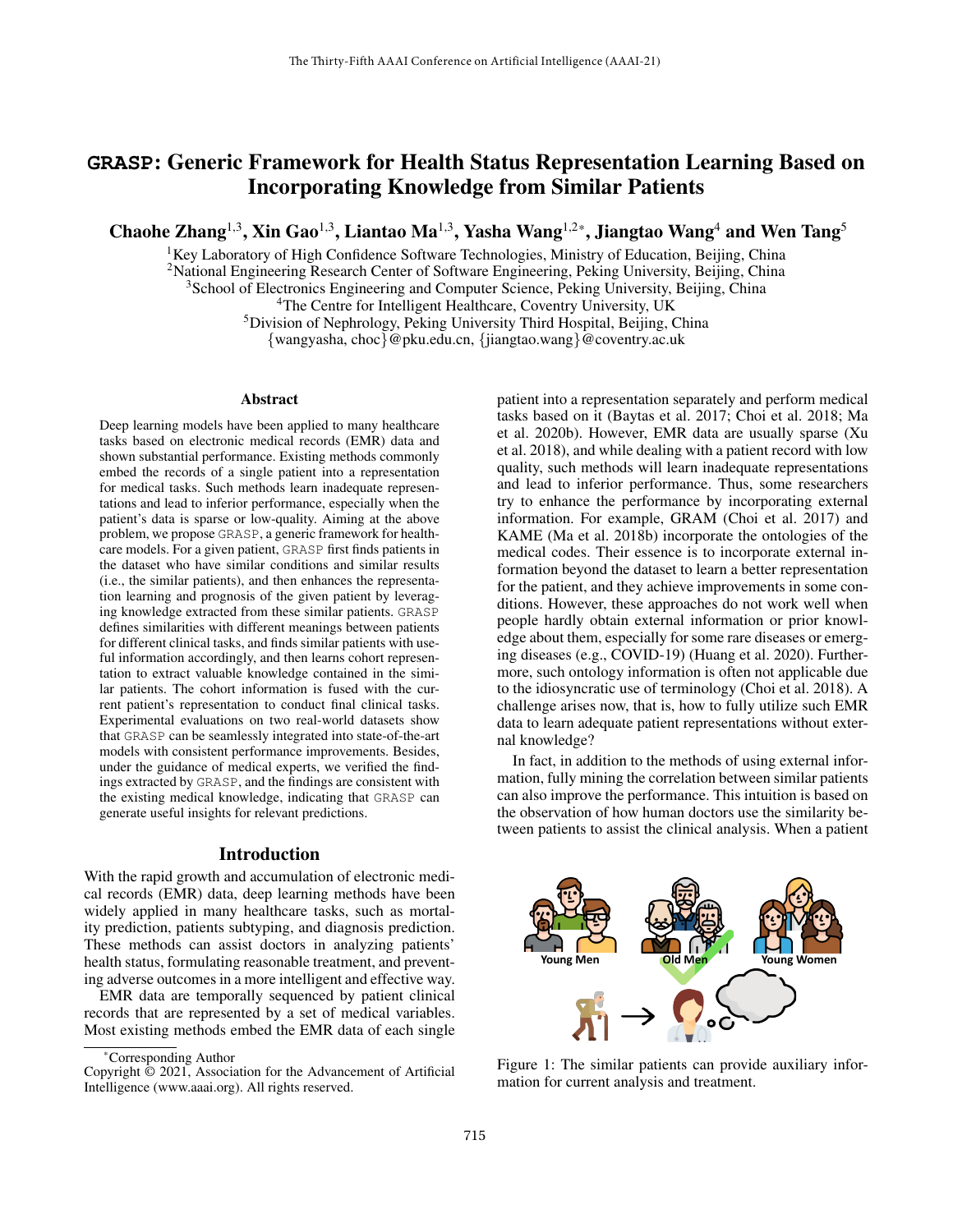

Figure 2: Two Dilemmas of Selecting Similar Patients

goes to see a doctor, the doctor will first examine the lab test results. Then, as shown in Figure 1, the doctor usually recalls the health status of the similar patients that she/he has treated, or looks up their records from the hospital system, and then assess and treat the current patient. The same insight can be used in deep learning models for healthcare tasks. While processing the current patients, there are other cases with conditions alike. The information of these similar patients can be utilized as guidance for the current prognosis.

Although seeming straightforward, applying this intuition to real clinical tasks will face the following challenges:

Challenge 1. How to measure the similarity between patients? (Zhu et al. 2016) proposes a similarity evaluation model based on the temporal matching of patient EMR. However, they did not associate the connotation of similarity with clinical tasks. In different clinical tasks (e.g., mortality prediction and different disease diagnosis), the patient characteristics that need attention are different, so two patients who are considered similar in one clinic task may not be considered so similar in another. Furthermore, different tasks correspond to different healthcare models. Therefore, how to design a unified framework that can consider differences in clinical tasks with different models and reasonably measure the similarity between patients is the first challenge.

Challenge 2. How to select similar patients? (Suo et al. 2018) uses the intuitive  $K$  nearest neighbor method, that is, for any given patient A, finding the nearest (most similar)  $K$  patients as the similar patients. However, this idea does not work well in a space with uneven data distribution. As shown in Figure 2, there are more samples similar to A, but less similar to B. When  $K$  is small (Figure 2-a), there are many similar patients around A that are not fully utilized (dotted circles). However, when increasing  $K$  (Figure 2-b), some patients who are not similar to B are also selected as the similar patients (red lines), resulting in a negative effect.

Challenge 3. How to incorporate the auxiliary information from the similar patients? The amounts of auxiliary information required by various types of patients are different. Some patients have sufficient data, and their health status representations are relatively easy to extract. Thus they need less knowledge from similar patients and rely more on their own. On the contrary, for other patients whose representations are hard to extract, the more auxiliary information is needed. Therefore, it is worth thinking about how to adaptively fuse the current patient information with the auxiliary information.

By jointly considering the above issues, we propose a

generic framework, GRASP, which can be integrated with existing healthcare models. Our main contributions are summarized as follows:

- We propose a generic framework called GRASP, which boosts the performances of existing healthcare models by fully considering both the current patient's information and the auxiliary information from similar ones. (Response to Challenge 1)
- Specifically, GRASP automatically assigns different types of similar patients into cohorts and extracts cohort representations. Considering the interdependency of the cohorts, the representations are formed as a graph, and GNN is used to extract the enhanced cohort representation as the auxiliary information. (Response to Challenge 2)
- Next, GRASP assigns the weights of the auxiliary representation and the patient representation, and adaptively fuses them to depict the patient more comprehensively. (Response to Challenge 3) Besides, in this way, the learned patient representations are facilitated to be discriminative group-wisely.
- Extensive experiments show that our framework can be seamlessly integrated into state-of-the-art models with a consistent performance improvement under various settings. Besides, the findings discovered by GRASP are in accord with experts and medical knowledge, which shows it can provide useful insights and explanations.

### Related Work

Over the past years, deep learning models have shown the capability to perform mortality prediction (Suresh, Gong, and Guttag 2018; Tan et al. 2020; Ma et al. 2020a,b), patients subtyping (Baytas et al. 2017), and diagnosis prediction (Lee et al. 2018; Ma, Xiao, and Wang 2018; Ma et al. 2017; Gao et al. 2019). Though the medical tasks vary from each other, their essences are extracting the health status representations of patients. For example, RETAIN (Choi et al. 2016) uses a two-level neural attention model to detect influential visits and significant variables. T-LSTM (Baytas et al. 2017) handles irregular time intervals by enabling time decay to learn better patient representations. Concare (Ma et al. 2020b) embeds the feature sequences separately and uses the self-attention to capture the healthcare context to learn personalized representations. Furthermore, some researches incorporate external information to boost the performance. GRAM (Choi et al. 2017) and KAME (Ma et al. 2018b) incorporate medical ontologies to train the model sufficiently. The fundamental idea of them is to aggregate external information to enhance representation learning for the final tasks.

In fact, in addition to the method of using external information, fully extracting the correlation between similar patients inside the dataset can also improve the performance of the model. There are some patients with similar status, and they are more likely to suffer from a similar outcome. To this end, some researchers focus on similarity discovery for healthcare. (Zhu et al. 2016) proposes a patient similarity evaluation model based on the temporal matching of patient EMR for cohort study. Moreover, (Suo et al. 2018) collects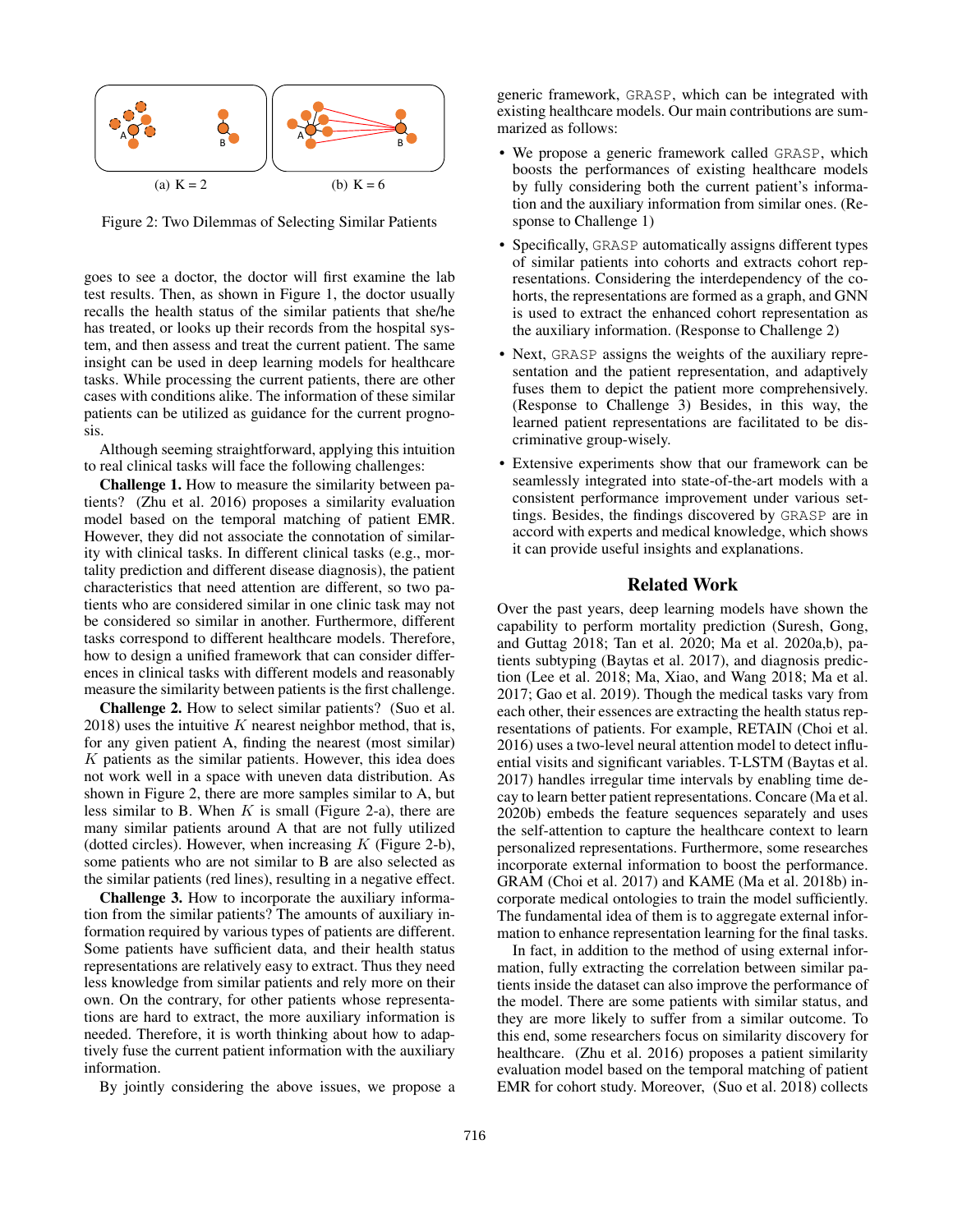

Figure 3: EMR Data Description

and predicts  $K$  most similar patients together. They use the most common label appearing as the current patient's predicted label. However, as the discussion in Challenge 1 and 2, they do not work very well in some conditions. Different from the above models, we propose GRASP, which can explicitly capture the holistic observation among similar patients and incorporate such auxiliary information to learn a more comprehensive representation.

### **Preliminary**

Electronic Medical Records (EMR) data record the medical processes of the patients. As shown in Figure 3, a patient has a sequence of records along with time of visits, generating time-ordered EMR records, which are denoted as  $r_t \in \mathbb{R}^{N_r}$  $(t = 1, 2, \cdots, T)$ . Each EMR record contains  $N_r$  medical features (e.g., laboratory measurements).

The predictive problem in this paper can be formulated as given T historic EMR data of a patient, to predict the patient's future health condition y (i.e., prognosis). In general, the future health condition is defined as the probability of suffering from a specific risk (e.g., mortality). Since GRASP is a generic framework, it utilizes existing healthcare models as the Backbone and improves them. We follow the definition to formulate the problem as:  $\hat{y} =$  $GRASP(Backbone(r_1, \cdots, r_T)).$ 

# Methodology

#### **Overview**

Figure 4 shows the architecture of GRASP. It comprises the following sub-modules:

- The patient representation extraction module embeds the patient's clinical records into a representation with a backbone model.
- The cohort discovery and utilization module finds the patients with similar health status to the current patient, aggregates them into a cohort, and extracts the guidance representation.
- The adaptive fusion module combines the above-learned representations (i.e., current patient representation and guidance representation) adaptively for the final task.

# Patient Representation Extraction

Since GRASP is a generic framework and needs to perform on patient representations, a backbone model is required to work as the representation extractor. Such a backbone extractor can be one of the existing state-of-the-art models (e.g., (Ma et al. 2020b)) and the hidden representations before the final layer of those models are used as the representations of the patients. For ease of understanding, RNN is used to illustrate the process in Figure 4 and here.

Given a sequence of medical records along with visits  $r_1, \cdots, r_T$ , the representation of the patient can be obtained as:  $v_t = \text{ReLU}(W_v r_t)$ ,  $h_t = \text{RNN}(v_t, h_{t-1})$ , where  $t = 1, ..., T$  is the time steps of the patient's visits.  $W_v \in$  $\mathbb{R}^{N_v \times N_r}$  is a weight matrix and we ignore the bias terms for simplicity.  $v_t \in \mathbb{R}^{N_v}$  is the obtained visit-level embedding for t-th visit of the patient.  $h_t \in \mathbb{R}^{N_h}$  is the hidden state.  $N_r$ ,  $N_v$ , and  $N_h$  are the dimensions of records, visit embeddings and hidden states, respectively. We can obtain the final latent hidden state  $h_T$  as the representation of the specific patient, which is often used for some prediction tasks. For other backbone models, the process of obtaining the patient representation  $h_T$  can be abbreviated as:

$$
h_T = \text{Backbone}(\mathbf{r}_1, \cdots, \mathbf{r}_T). \tag{1}
$$

#### Similar Patient Cohort Discovery and Utilization

Now, the representations are obtained in the previous section. For a specific patient, as discussed before, the knowledge from the similar patients can be utilized as guidance for the analysis or prognosis. A straightforward way to find similar patients is to calculate similarity via the learned representations  $h_T$  of every patient pair. However, how to identify the really similar patients from the seemingly similar ones is hard. This will be more challenging for those unbalanced datasets. For instance, as shown in Figure 2, there are more samples similar to A, but less similar to B. If we select k *similar* patients for the current patient and k is set small, as shown in Figure 2-a, many samples similar to A cannot be selected. Thus, the information about the similar patients cannot be fully utilized. If  $k$  is set large, as shown in Figure 2-b, some samples that are not similar to B will also be selected, resulting in a negative effect. Thus, we argue that collecting each kind of similar patients into cohorts (i.e., assigning the number of similar samples automatically) is a more robust way.

For every batch of samples, the patients' representations are clustered via K-Means (Jain 2010) with Euclidean distance. Then, the centroids of each cluster are extracted to form a centroid (i.e., prototype) matrix  $\Gamma \in \mathbb{R}^{N_c \times N_h}$ , where  $N_c$  is the number of cohorts. K-Means does not change the points in the feature space, so the process is differentiable.

Next, in general, a direct way to select which cluster the current patient belongs to is referring to the result of K-Means. However, in the early training phase, when the model is not convergent and the representations are not fully learned, the result is unstable. Thus, considering the exploration-exploitation decisions<sup>1</sup> in reinforcement learning, we need exploration to find better cluster attribution in the earlier training phase and exploitation to maintain the

<sup>&</sup>lt;sup>1</sup>Exploration, where we gather more information that might lead to better decisions in the future. Exploitation, where we make the best decision given current information.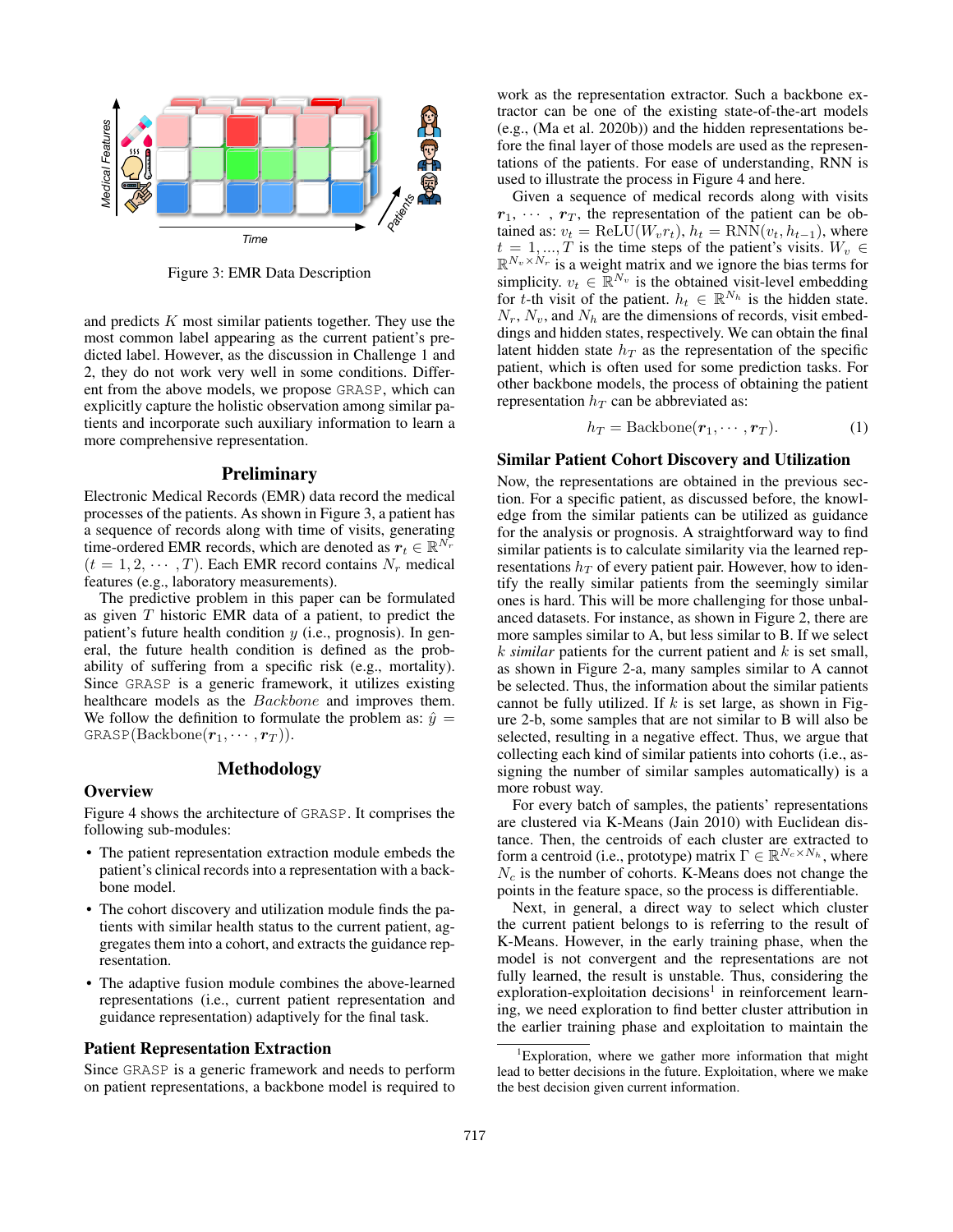

Figure 4: The GRASP framework

current best decision later (Sutton and Barto 2018). Sampling can solve such a condition (Maddison, Tarlow, and Minka 2014), especially when it is with decay, which can turn exploration to exploitation gradually. So in practice, we can acquire a more robust selection by introducing the Gumbel-Max technique (Gumbel 1954; Maddison, Tarlow, and Minka 2014), which provides an efficient sample approach. The similarity of representation of the current patient and each centroid can be calculated by:

$$
e = h_T \Gamma^{\mathsf{T}}.
$$
 (2)

Then, the Gumbel noise, treated as a form of regularization, is added to  $e$  in Equation 2, and the softmax function is performed. The cluster similarity distribution is calculated:

$$
g = -\log(-\log u),
$$
  
\n
$$
\tilde{e} = (e+g)/\tau,
$$
  
\n
$$
a = \text{softmax}(\tilde{e}),
$$
\n(3)

where  $g$  is the Gumbel noise calculated from a uniform distribution  $u \sim U(0, 1)$ , and  $\tau$  is the temperature, which can turn exploration to exploitation gradually during the training process. As  $\tau$  getting close to 0, the softmax function is similar to the argmax operation, and it becomes uniform distribution gradually when  $\tau \to \infty$ . When sampling, a hard version is performed to select one cluster per patient, which means the samples will be discretized as one-hot vectors. The above sampling steps can be formulated as:

$$
a = \text{Gumbel-Softmax}(e),\tag{4}
$$

where  $a$  is a one-hot vector indicating which cluster the current patient belongs to.

Then, we can use the centroid vector of the cluster as the similar patients' information straightforwardly. Nevertheless, there remain interactions between clusters. For example, if we select a large cohort number, which means dividing patients into fine-grained clusters, some close clusters still share similar characteristics. Such interactions need to be captured. Thus, a K-nearest neighbor (K-NN) graph  $G$  is constructed from the centroids of clusters and  $A$  is the adjacency matrix of the graph, which shows the connectivity between the K-nearest centroid (cluster) representations. And the self-connection is added to A to make such an aggregation more self-attentive:  $\ddot{A} = A + I$ , where I is the identity matrix and  $\hat{A}$  is the adjacency matrix of G with selfconnection. Next, graph convolutional layers (GCN) (Kipf and Welling 2016) are applied to enhance the representation learning by leveraging the structural information:

$$
\Gamma' = \text{ReLU}\left(\hat{A} \text{ ReLU}\left(\hat{A}\Gamma W^0\right)W^1\right),\tag{5}
$$

where  $\Gamma'$  is the enhanced cluster representations form  $\Gamma$ , and  $W^0$  and  $W^1 \in \mathbb{R}^{N_h \times N_h}$  are the projection matrices. The corresponding auxiliary cohort representation is obtained:

$$
h_c = a\Gamma'.\tag{6}
$$

#### Adaptive Attention Fusion

Now there are two representations related to the patient:  $h_T$ and  $h_c$ . The former focuses on the patient herself, while the latter refers to similar patients. An adaptive fusion method is utilized to extract the proper amount of information from them and build a comprehensive patient representation.

More specifically, two weights ( $\alpha, \beta \in \mathbb{R}$ ) are introduced to determine the amount of the above two representations, which are obtained by fully connected layers on  $h_c$  and  $h_T$ :

$$
\alpha = \text{Sigmoid}\left(W_c h_c\right),\tag{7}
$$

$$
\beta = \text{Sigmoid}(W_T h_T), \qquad (8)
$$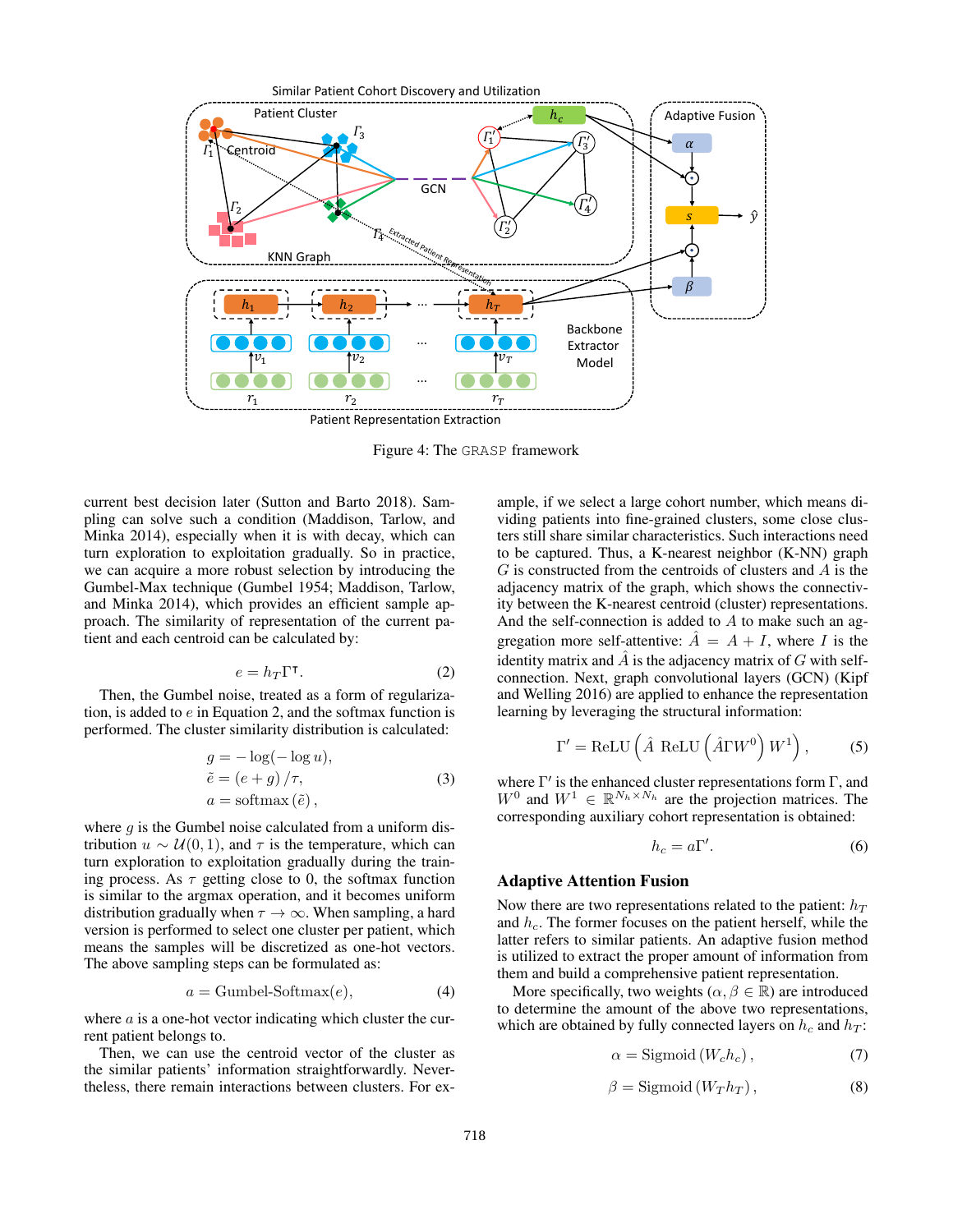where  $W_c, W_T \in \mathbb{R}^{1 \times N_h}$  are the projection matrices. We add a constraint  $\alpha + \beta = 1$  by calculating  $\alpha = \frac{\alpha}{\alpha + \beta}, \beta =$  $1 - \alpha$ . The final representation can be obtained as:

$$
s = \alpha \cdot h_c + \beta \cdot h_T. \tag{9}
$$

Then the predictor can be built via a fully connected layer. Mathematically, the predicted probability can be calculated:

$$
\hat{y} = \text{Sigmoid}(W_{final}s),\tag{10}
$$

where  $W_{final} \in \mathbb{R}^{1 \times N_h}$  is the weight matrix. The crossentropy loss is used as the loss function:

$$
\mathcal{L} = -\frac{1}{B} \sum_{i=1}^{B} (y_i^{\mathsf{T}} \log(\hat{y}_i) + (1 - y_i)^{\mathsf{T}} \log(1 - \hat{y}_i)), \quad (11)
$$

where B is the batch size.  $\hat{y}_i \in [0, 1]$  is the predicted probability, and  $y_i \in \{0, 1\}$  is the ground truth. In a real-world clinical scene, we can cluster the whole dataset and save the centroids. In this way, when a new patient comes in, the centroids can be used as the substitution of similar patients.

# Experiment

#### Data Description and Task Formulation

Cardiology Dataset We perform the sepsis prediction on the open-source PhysioNet cardiology dataset (Reyna et al. 2019), which were collected from three geographically distinct U.S. hospitals over the past decade. They are labeled by Sepsis-3 clinical criteria. The dataset consists of 40,336 patients and consists of a combination of hourly vital signs and lab values. The dataset is divided into the training set, validation set, and test set with a proportion of 0.8 : 0.1: 0.1. It is an imbalanced dataset and statistics are in Table 1.

CKD Dataset Another dataset we use is a real-world chronic kidney disease (i.e., CKD) dataset. In this study, all CKD patients who received therapy from January 1, 2006, to March 1, 2018, in a real-world hospital are included to form this dataset<sup>2</sup>. The statistics of the CKD dataset are presented in Table 1. The / in Table 1 is used to separate label information of mortality prediction task (left) and disease diagnosis task (right). The latter task will be described in the analysis part. The mortality prediction task on CKD dataset is defined as a binary classification task of predicting the death of a patient in one year. Due to the scarce amount of CKD data, 10-fold cross-validation is employed.

We assess performance using the area under the precisionrecall curve (AUPRC), the minimum of precision and sensitivity Min(Se,P+), and F1-score. AUPRC is the most informative evaluation metric when dealing with a highly imbalanced and skewed dataset (Davis and Goadrich 2006; Choi et al. 2018; Chu et al. 2019) like the real-world data.

#### Experimental Setup and Baselines

To conduct the experiment, we use the Adam optimization with learning rate = 1e-3. More information are available at  $3$ . To fairly compare different approaches, the hyperparameters of the models are fine-tuned by grid search on

| Dataset              | Cardiology | CKD           |
|----------------------|------------|---------------|
| # of patients        | 40,336     | 662           |
| # of visits          | 1,552,210  | 13,108        |
| Avg. # of visits     | 38.48      | 19.95         |
| Max. # of visits     | 336        | 69            |
| Min. $#$ of visits   | 8          |               |
| # of features        | 33         | 17            |
| % of positive labels | 7.26%      | 38.97%/36.40% |

Table 1: Statistics of the Datasets

the training data. We include several state-of-the-art models as our baseline models as well as the backbones of GRASP:

- RETAIN (NeurIPS) (Choi et al. 2016) utilizes a two-level attention to detect weights of visits and variables.
- T-LSTM (SIGKDD) (Baytas et al. 2017) handles time intervals by a time decay mechanism in LSTM.
- TimeNet<sup>∗</sup> (IJCAI) (Gupta et al. 2018) maps clinical time series separately and aggregates all the feature embeddings to conduct healthcare prediction. To conduct a fair comparison, we do not use the pre-trained model.
- ConCare<sup>∗</sup> (AAAI) (Ma et al. 2020b) embeds the feature sequences separately and uses the self-attention to model dynamic features and static information. For a fair comparison, the static information is not considered here.

We also conduct the following ablation studies:

- GRASP<sub>1</sub> $\equiv$  does not capture the interaction between clusters. It uses the centroid as the auxiliary information.
- GRASP<sub>2</sub> $-$  does not have the Gumbel sampling module.

#### Prediction Results

Table 2 shows the performance of models with GRASP and baselines on the two datasets. For sepsis prediction on the Cardiology dataset, the number in () denotes the standard deviation of bootstrapping for 1000 times. And for mortality prediction on CKD dataset, it denotes the standard deviation of 10-fold cross-validation. We can observe that GRASP consistently increases the performance of all the baselines. Although RETAIN can provide interpretability, the quantitative performance is sacrificed, which is consistent with the results reported in (Ma et al. 2018a). Con-Care (Ma et al. 2020b) uses the self-attention to capture the interdependency between features and achieves the best results among the baselines. However, with GRASP, the interdependency among patients is added, which leads to a performance boost. As shown in Table 1, the Cardiology dataset is more imbalanced and sparse than the CKD dataset, and the performance gain of GRASP is larger. This observation also implies that GRASP improves the performance better on such low-quality datasets.

#### Analysis

Extra information utilization vs. Cause of death To explore how the auxiliary information from other similar patients affects mortality prediction, we further analyze the

 $2$ This study was approved by the Research Ethical Committee. 3 https://github.com/choczhang/GRASP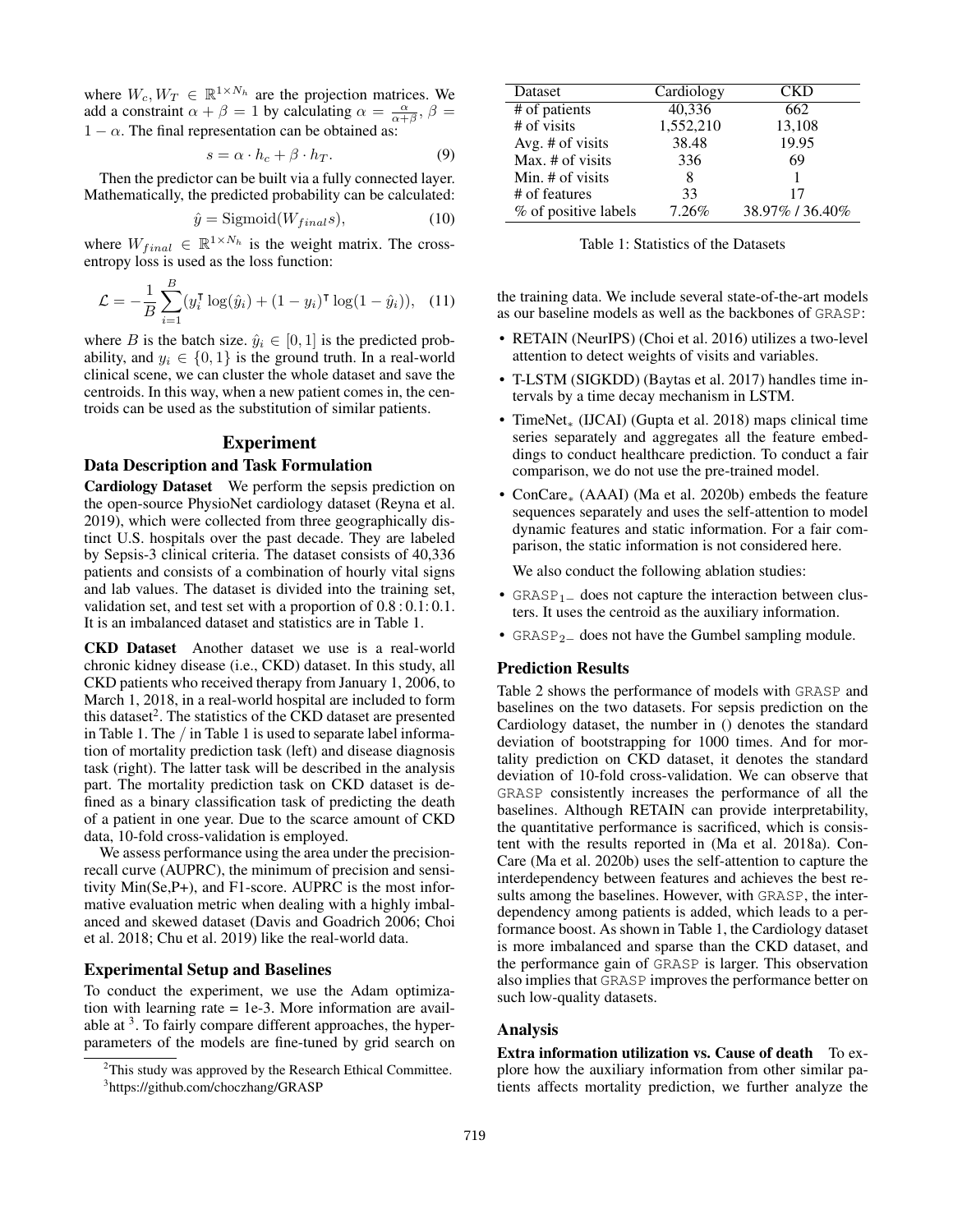|                                | Sepsis Prediction on Cardiology Dataset |               | Mortality Prediction on CKD<br>Dataset |              |                           |                       |
|--------------------------------|-----------------------------------------|---------------|----------------------------------------|--------------|---------------------------|-----------------------|
| Methods                        | <b>AUPRC</b>                            | $min(Se, P+)$ | F1-Score                               | <b>AUPRC</b> | $min(Se, P+)$             | F <sub>1</sub> -Score |
| <b>GRU</b>                     | 0.6771(0.02)                            | 0.6117(0.02)  | 0.6114(0.01)                           | 0.7126(0.02) | 0.6628(0.02)              | 0.6431(0.01)          |
| GRASP+GRU                      | 0.7268(0.02)                            | 0.6508(0.01)  | 0.6491(0.01)                           | 0.7483(0.01) | 0.6971(0.01)              | 0.6728(0.02)          |
| <b>RETAIN</b>                  | 0.6580(0.02)                            | 0.6123(0.02)  | 0.6198(0.01)                           | 0.7063(0.02) | $\overline{0.6496(0.02)}$ | 0.6241(0.02)          |
| <b>GRASP+RETAIN</b>            | 0.7003(0.02)                            | 0.6485(0.02)  | 0.6394(0.01)                           | 0.7256(0.02) | 0.6715(0.01)              | 0.6604(0.01)          |
| <b>T-LSTM</b>                  | 0.7138(0.02)                            | 0.6553(0.02)  | 0.6587(0.02)                           | 0.7180(0.01) | 0.6702(0.02)              | 0.6438(0.01)          |
| $GRASP1$ +T-LSTM               | 0.7336(0.02)                            | 0.6758(0.01)  | 0.6635(0.01)                           | 0.7209(0.01) | 0.6851(0.02)              | 0.6578(0.01)          |
| $GRASP2 + T-LSTM$              | 0.7465(0.02)                            | 0.6742(0.01)  | 0.6702(0.02)                           | 0.7365(0.01) | 0.6825(0.02)              | 0.6636(0.02)          |
| GRASP+T-LSTM                   | 0.7513(0.01)                            | 0.6821(0.02)  | 0.6798(0.01)                           | 0.7496(0.01) | 0.6986(0.02)              | 0.6751(0.01)          |
| TimeNet <sub>*</sub>           | 0.7570(0.02)                            | 0.6762(0.02)  | 0.6785(0.01)                           | 0.7358(0.02) | 0.6819(0.02)              | 0.6504(0.01)          |
| $GRASP1$ +TimeNet <sub>*</sub> | 0.7793(0.02)                            | 0.6791(0.02)  | 0.6887(0.01)                           | 0.7423(0.02) | 0.6998(0.02)              | 0.6817(0.01)          |
| $GRASP_{2-}+TimeNet_*$         | 0.7803(0.02)                            | 0.6850(0.02)  | 0.6849(0.01)                           | 0.7517(0.02) | 0.7020(0.02)              | 0.6866(0.01)          |
| $GRASP + TimeNet_*$            | 0.7885(0.02)                            | 0.6977(0.02)  | 0.7045(0.01)                           | 0.7523(0.02) | 0.7013(0.02)              | 0.6885(0.02)          |
| $ConCare_*$                    | 0.7770(0.02)                            | 0.7010(0.02)  | 0.7056(0.01)                           | 0.7368(0.02) | 0.6757(0.02)              | 0.6600(0.01)          |
| $GRASP1 + ConCare*$            | 0.7881(0.02)                            | 0.7176(0.02)  | 0.7185(0.01)                           | 0.7493(0.02) | 0.6829(0.02)              | 0.6814(0.01)          |
| $GRASP2 + ConCare*$            | 0.7925(0.01)                            | 0.7080(0.02)  | 0.7169(0.01)                           | 0.7488(0.02) | 0.6972(0.02)              | 0.6902(0.02)          |
| $GRASP + ConCare_*$            | 0.8014(0.02)                            | 0.7210(0.02)  | 0.7234(0.01)                           | 0.7597(0.02) | 0.7059(0.02)              | 0.6945(0.01)          |

Table 2: Results for the tasks on Cardiology and CKD Datasets



Figure 5: Extra Information Utilization vs. Cause of Death

extra information utilization w.r.t. different causes of death (COD) in the CKD dataset. In the Adaptive Attention Fusion step, GRASP generates two weights. The  $\alpha$  determines how much the auxiliary information from other similar patients (i.e.,  $h_c$ ) affects mortality prediction, and the  $\beta$  shows how much effect the information from the patient (i.e.,  $h_T$ ) has. We randomly sample 20% of the patients as the test set and utilize the rest as the training set. After training, the weights of the auxiliary information (i.e.,  $\alpha$ ) are collected on the test set. The average weights of the auxiliary information w.r.t patients with different COD are shown in Figure 5.

The result shows that patients who died of cardiovascular (CVD), cerebrovascular (CVE), and peritonitis have the lowest  $\alpha$ , which means that their prediction needs less auxiliary information from similar patients. These diseases are acute diseases (Fried et al. 1996; Kannel et al. 1987). In general, the health status of patients who have these diseases tends to deteriorate rapidly in a short period of time (ES-TANOL and M. MARIN 1975), therefore the health status is more exclusive and similar patients are scarce. Thus the in-

formation from similar patients has less guidance for prediction, which explains why GRASP generates lower weights.

In contrast, cancer, cachexia, and peripheral vascular diseases (PVD) are relatively chronic diseases. The health status of patients with these diseases change more slowly and more common since their health status often deteriorates more chronically (Prentice and Gloeckler 1978; Derogatis, Abeloff, and Melisaratos 1979). In this way, the guidance from other similar patients is more helpful, since more patients have experienced similar status, which guides the prediction of the current patient. This finding also suggests clinicians pay more attention to patients with CVD and CVE in order to make timely interventions and save more lives.

Patient Cohort Study In this part, following the operation of GRASP, we conduct patient cohort discovery for similar patients on the CKD dataset to investigate the expressive power of the patient representation learned with GRASP. Chronic kidney disease (CKD) is a chronic disease, and the patients need to receive continuous medical analysis for years or even decades. Patient cohort discovery is to seek patient groups with similar disease progression pathways (Baytas et al. 2017) and it can help clinicians develop targeted treatment plans and prevent adverse outcomes.

Cluster Performance. First, we compare the performance of patient clustering for the models with/without GRASP. We use the hidden representations before the final layer of those models as representations for patients' health status. The learned representations are used to cluster the patients by K-Means algorithm (Jain 2010). Since we do not know the ground truth groups, we use Calinski-Harabasz score (Caliński and JA 1974) (C-H score) to evaluate the cluster performance quantitatively. A higher C-H score relates to a better method. The C-H score is calculated as: Calinski-Harabasz score =  $\frac{\text{tr}(B_k)}{\text{tr}(W_k)} \frac{m-k}{k-1}$ , where m is the sample size, k is the number of clusters,  $B_k$  is the covariance matrix between clusters,  $W_k$  is the covariance matrix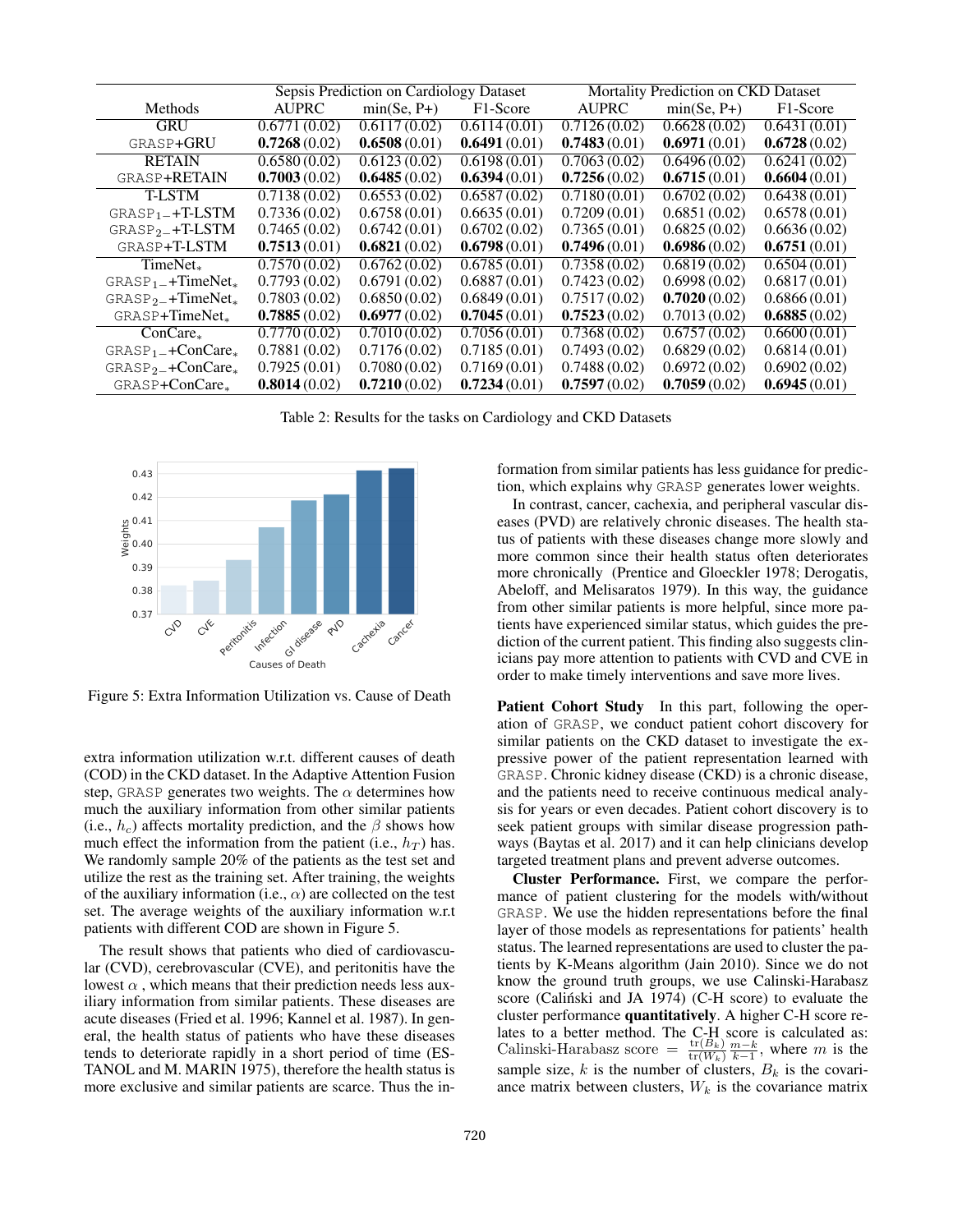| Model                | Score  | Model                      | Score  |
|----------------------|--------|----------------------------|--------|
| <b>GRU</b>           | 53.60  | GRASP+GRU                  | 94.67  |
| <b>RETAIN</b>        | 36.80  | GRASP+RETAIN               | 52.98  |
| <b>T-LSTM</b>        | 75.34  | GRASP+T-LSTM               | 116.40 |
| TimeNet <sub>*</sub> | 304.06 | GRASP+TimeNet <sub>*</sub> | 457.03 |
| ConCare.             | 468.76 | GRASP+ConCare              | 575.72 |

Table 3: Calinski-Harabasz scores

within clusters, and tr() is the trace of matrix.

We randomly sample 20% of the patients as the test set and use the rest as the training set. We tried several k values for K-means and can observe six main clusters. Therefore we report the clustering C-H score when  $k = 6$ . The results are in Table 3. We can see that GRASP helps the backbone models achieve higher C-H scores, which shows its ability to intensify intra-group compactness and inter-group separability.

Next, we conduct qualitative cohort studies for the two tasks, mortality prediction and disease diagnosis (i.e., another label for the same dataset, which is defined as a binary classification task of judging whether the patient is diagnosed with diabetes), on CKD dataset to mining medical findings from different perspectives.

Cohort Study on Mortality Prediction. We randomly sample 20% of the patients as the test set and utilize the rest as the training set to perform the mortality prediction task. In a more concise way, the model we use is GRASP with GRU as the backbone. The learned representations are clustered by K-Means (Jain 2010), and statistical analyses are conducted to assess the reasoning of the model. We report the result when cluster number  $= 6$ . The result is shown in Table 4. Each row shows the index of the cohort, the death (positive) rate of that cohort, and the distinctive features, respectively. The features are represented using their abbreviations, and the features used in the experiment and their full names are listed in the Appendix. The distinctive features of each cohort are defined as the key distinguishable features to interpret the difference between the cohorts and extract medical findings for the insight. The T-test is used to identify distinctive features. We find that there are 5 to 7 significant features in each cluster, and the top 5 significant features ranked by p-value<sup>4</sup> are reported in Table 4.

Six cohorts of three different types can be observed: lowrisk (i.e., cohort  $#0$  and  $#1$ ), medium-risk (i.e., cohort  $#2$ and  $\# 3$ ) and high-risk (i.e., cohort  $\# 4$  and  $\# 5$ ). The death rates of the cohorts are distinct, which shows the learned representations distribute discriminatively. Furthermore, the distinctive features of each cohort are different, especially for the two high-risk cohorts. In Cohort # 4, Serum creatinine (Scr), Weight, Urea, and Appetite are identified as the distinctive features. Those features are important indicators for nutritional status (Carrero 2009; Di Iorio et al. 2018; Gama-Axelsson et al. 2012). Thus, these features reflect the health status from a long-term perspective and are corresponding to the chronic causes of death.

| Index | Posi-Rate | <b>Distinctive Features</b>      |
|-------|-----------|----------------------------------|
|       |           |                                  |
| #0    | 0.04      | DBP, Cl, SBP, Weight, Glucose    |
| #1    | 0.12      | Albumin, Hb, Urea, hs-CRP, Scr   |
| #2    | 0.39      | Scr. Glucose, K. Albumin, Hb     |
| #3    | 0.48      | Urea, Scr, DBP, Appetite, Weight |
| #4    | 0.74      | Scr, Weight, Urea, Appetite, Cl  |
| #5    | 0.82      | SBP, Albumin, hs-CRP, DBP, Scr   |

Table 4: Statistics of each cohort w.r.t. mortality prediction

| Index | Posi-Rate | <b>Distinctive Features</b>       |
|-------|-----------|-----------------------------------|
| #0    | 0.04      | Weight, P. Urea, Glucose, Scr     |
| #1    | 0.07      | Glu., Scr, Albumin, Appetite, Hb  |
| #2    | 0.46      | DBP, Scr. Albumin, SBP, K         |
| #3    | 0.53      | Urea, Glu., DBP, P, Albumin       |
| #4    | 0.82      | Weight, SBP, Appetite, K, Glu.    |
| #5    | 0.90      | Glu., Scr, Albumin, DBP, Appetite |

Table 5: Statistics of each cohort w.r.t disease diagnosis

In contrast, in the other high-risk cohort, Cohort # 5, Systolic blood pressure (SBP), Albumin, hs-CRP, and DBP are identified as the distinctive features. SBP, hs-CRP, and DBP can reflect the acute changes in health status (Wang et al. 2013; Sarnak et al. 2002), and Albumin is a key feature to evaluate the fundamental health condition (Bal et al. 2013). Specifically, DBP and SBP are essential indicators for heart diseases such as cardiovascular (Kannel 1999) and patients with high hs-CRP are likely to have infections (Aziz et al. 2003), which are corresponding to the acute causes of death.

Cohort Study on Disease Diagnosis. Next, we change the target to the disease diagnosis task on the CKD dataset. We perform the same operation and get cohorts with regard to the diabetes diagnosis. The result is shown in Table 5. We can see that the diagnosed rates of those cohorts are also distinguishable and the distinctive features of each cohort are different. Moreover, the top distinctive features are remarkably different from the ones on mortality prediction. Glucose, of course, has a direct relation with diabetes (Group 2008), and Weight can also reflect the degree of diabetes in a more indirect way (Group et al. 2009). The two high diagnosis rate cohorts (# 4 and # 5) are differentiated by the distinctive features. The above studies show GRASP can distinguish different kinds of similar patients to form cohorts.

#### **Conclusions**

In this work, we propose GRASP to boost healthcare models by incorporating auxiliary information from similar patients. It discovers the patients with similar health status, aggregates them into cohorts, and extracts guidance representation. The guidance and the patient information are adaptively fused to depict the health status comprehensively. GRASP demonstrates significant performance improvement, provides medical findings on different COD, and discovers reasonable patient cohorts. The findings are in accord with experts and literature. We hope GRASP can help physicians analyze the patients to prevent the adverse outcome.

<sup>&</sup>lt;sup>4</sup>The p-values of the reported features are all small than 0.01.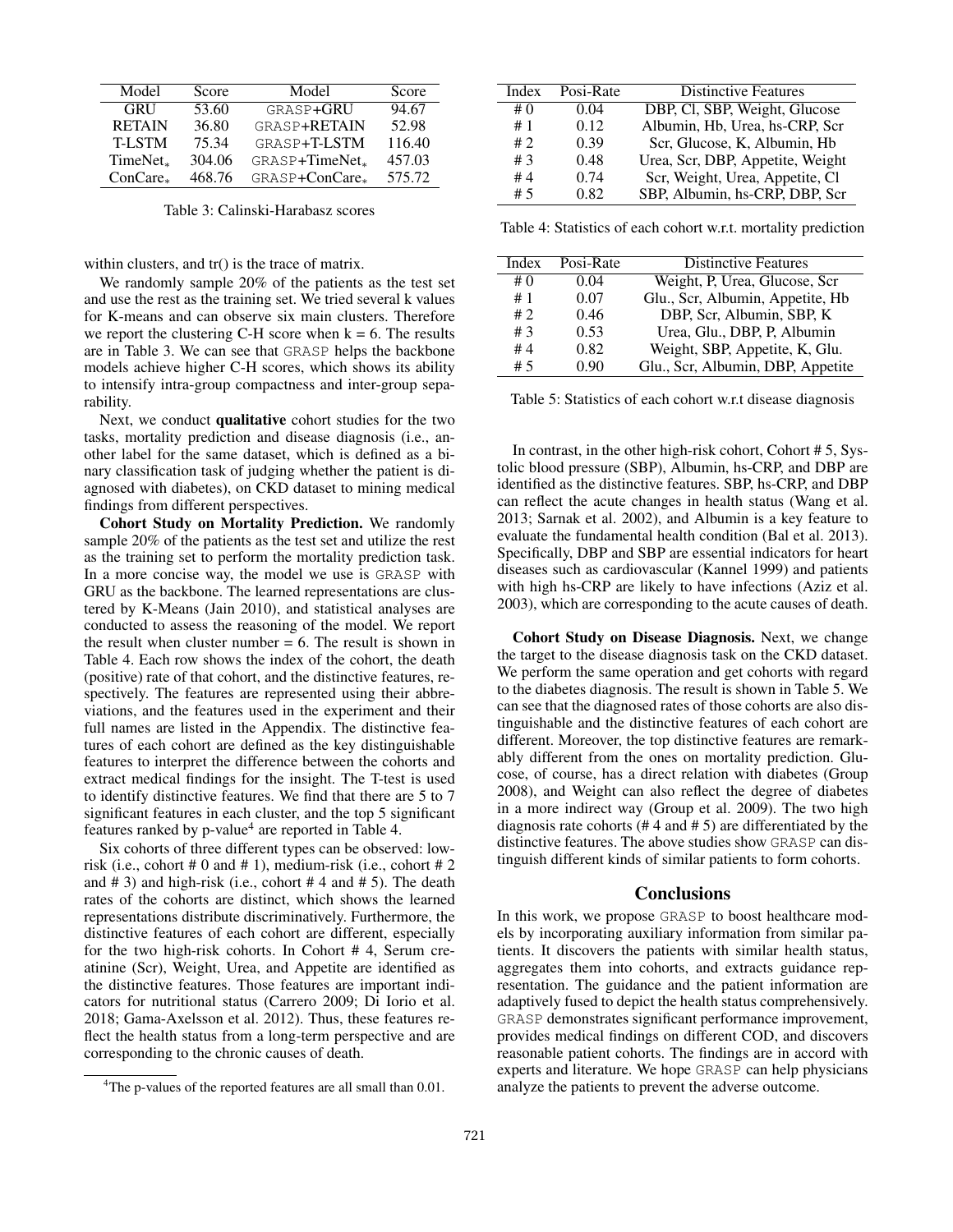# Acknowledgments

This work is supported by the National Science and Technology Major Project (No. 2018ZX10201002) and the Project 2019BD005 supported by PKU-Baidu fund.

# References

Aziz, N.; Fahey, J. L.; Detels, R.; and Butch, A. W. 2003. Analytical performance of a highly sensitive C-reactive protein-based immunoassay and the effects of laboratory variables on levels of protein in blood. *Clin. Diagn. Lab. Immunol.* 10(4): 652–657.

Bal, W.; Sokołowska, M.; Kurowska, E.; and Faller, P. 2013. Binding of transition metal ions to albumin: sites, affinities and rates. *Biochimica et Biophysica Acta (BBA)-General Subjects* 1830(12): 5444–5455.

Baytas, I. M.; Xiao, C.; Zhang, X.; Wang, F.; Jain, A. K.; and Zhou, J. 2017. Patient subtyping via time-aware LSTM networks. In *Proceedings of the 23rd ACM SIGKDD International Conference on Knowledge Discovery and Data Mining*, 65–74. ACM.

Calinski, T.; and JA, H. 1974. A Dendrite Method for Clus- ´ ter Analysis. *Communications in Statistics - Theory and Methods* 3: 1–27.

Carrero, J. J. 2009. Identification of patients with eating disorders: clinical and biochemical signs of appetite loss in dialysis patients. *Journal of Renal Nutrition* 19(1): 10–15.

Choi, E.; Bahadori, M. T.; Song, L.; Stewart, W. F.; and Sun, J. 2017. GRAM: graph-based attention model for healthcare representation learning. In *Proceedings of the 23rd ACM SIGKDD International Conference on Knowledge Discovery and Data Mining*, 787–795. ACM.

Choi, E.; Bahadori, M. T.; Sun, J.; Kulas, J.; Schuetz, A.; and Stewart, W. 2016. Retain: An interpretable predictive model for healthcare using reverse time attention mechanism. In *Advances in Neural Information Processing Systems*, 3504– 3512.

Choi, E.; Xiao, C.; Stewart, W.; and Sun, J. 2018. Mime: Multilevel medical embedding of electronic health records for predictive healthcare. In *Advances in Neural Information Processing Systems*, 4547–4557.

Chu, X.; Lin, Y.; Wang, Y.; Wang, L.; Wang, J.; and Gao, J. 2019. Mlrda: A multi-task semi-supervised learning framework for drug-drug interaction prediction. In *28th International Joint Conference on Artificial Intelligence*, 4518– 4524.

Davis, J.; and Goadrich, M. 2006. The relationship between Precision-Recall and ROC curves. In *Proceedings of the 23rd international conference on Machine learning*, 233– 240.

Derogatis, L. R.; Abeloff, M. D.; and Melisaratos, N. 1979. Psychological coping mechanisms and survival time in metastatic breast cancer. *Jama* 242(14): 1504–1508.

Di Iorio, B. R.; Marzocco, S.; Bellasi, A.; De Simone, E.; Dal Piaz, F.; Rocchetti, M. T.; Cosola, C.; Di Micco, L.; and

Gesualdo, L. 2018. Nutritional therapy reduces protein carbamylation through urea lowering in chronic kidney disease. *Nephrology Dialysis Transplantation* 33(5): 804–813.

ESTANOL, B. V.; and M. MARIN, O. S. 1975. Cardiac arrhythmias and sudden death in subarachnoid hemorrhage. *Stroke* 6(4): 382–386.

Fried, L. F.; Bernardini, J.; Johnston, J. R.; and Piraino, B. 1996. Peritonitis influences mortality in peritoneal dialysis patients. *Journal of the American Society of Nephrology* 7(10): 2176–2182.

Gama-Axelsson, T.; Heimbürger, O.; Stenvinkel, P.; Bárány, P.; Lindholm, B.; and Qureshi, A. R. 2012. Serum albumin as predictor of nutritional status in patients with ESRD. *Clinical Journal of the American Society of Nephrology* 7(9): 1446–1453.

Gao, J.; Wang, X.; Wang, Y.; Yang, Z.; Gao, J.; Wang, J.; Tang, W.; and Xie, X. 2019. Camp: Co-attention memory networks for diagnosis prediction in healthcare. In *ICDM*, 1036–1041.

Group, C. C. R. 2008. Effects of intensive glucose lowering in type 2 diabetes. *New England journal of medicine* 358(24): 2545–2559.

Group, D. P. P. R.; et al. 2009. 10-year follow-up of diabetes incidence and weight loss in the Diabetes Prevention Program Outcomes Study. *The Lancet* 374(9702): 1677–1686.

Gumbel, E. J. 1954. Statistical theory of extreme values and some practical applications. *NBS Applied Mathematics Series* 33.

Gupta, P.; Malhotra, P.; Vig, L.; and Shroff, G. 2018. Using Features from Pre-trained TimeNet for Clinical Predictions. In *The 3rd International Workshop on Knowledge Discovery in Healthcare Data at IJCAI*.

Huang, C.; Wang, Y.; Li, X.; Ren, L.; Zhao, J.; Hu, Y.; Zhang, L.; Fan, G.; Xu, J.; Gu, X.; et al. 2020. Clinical features of patients infected with 2019 novel coronavirus in Wuhan, China. *The lancet* 395(10223): 497–506.

Jain, A. K. 2010. Data clustering: 50 years beyond K-means. *Pattern recognition letters* 31(8): 651–666.

Kannel, W. B. 1999. Historic perspectives on the relative contributions of diastolic and systolic blood pressure elevation to cardiovascular risk profile. *American heart journal* 138(3): S205–S210.

Kannel, W. B.; Kannel, C.; Paffenbarger Jr, R. S.; and Cupples, L. A. 1987. Heart rate and cardiovascular mortality: the Framingham Study. *American heart journal* 113(6): 1489– 1494.

Kipf, T. N.; and Welling, M. 2016. Semi-supervised classification with graph convolutional networks. *arXiv preprint arXiv:1609.02907* .

Lee, W.; Park, S.; Joo, W.; and Moon, I.-C. 2018. Diagnosis Prediction via Medical Context Attention Networks Using Deep Generative Modeling. In *2018 IEEE International Conference on Data Mining (ICDM)*, 1104–1109. IEEE.